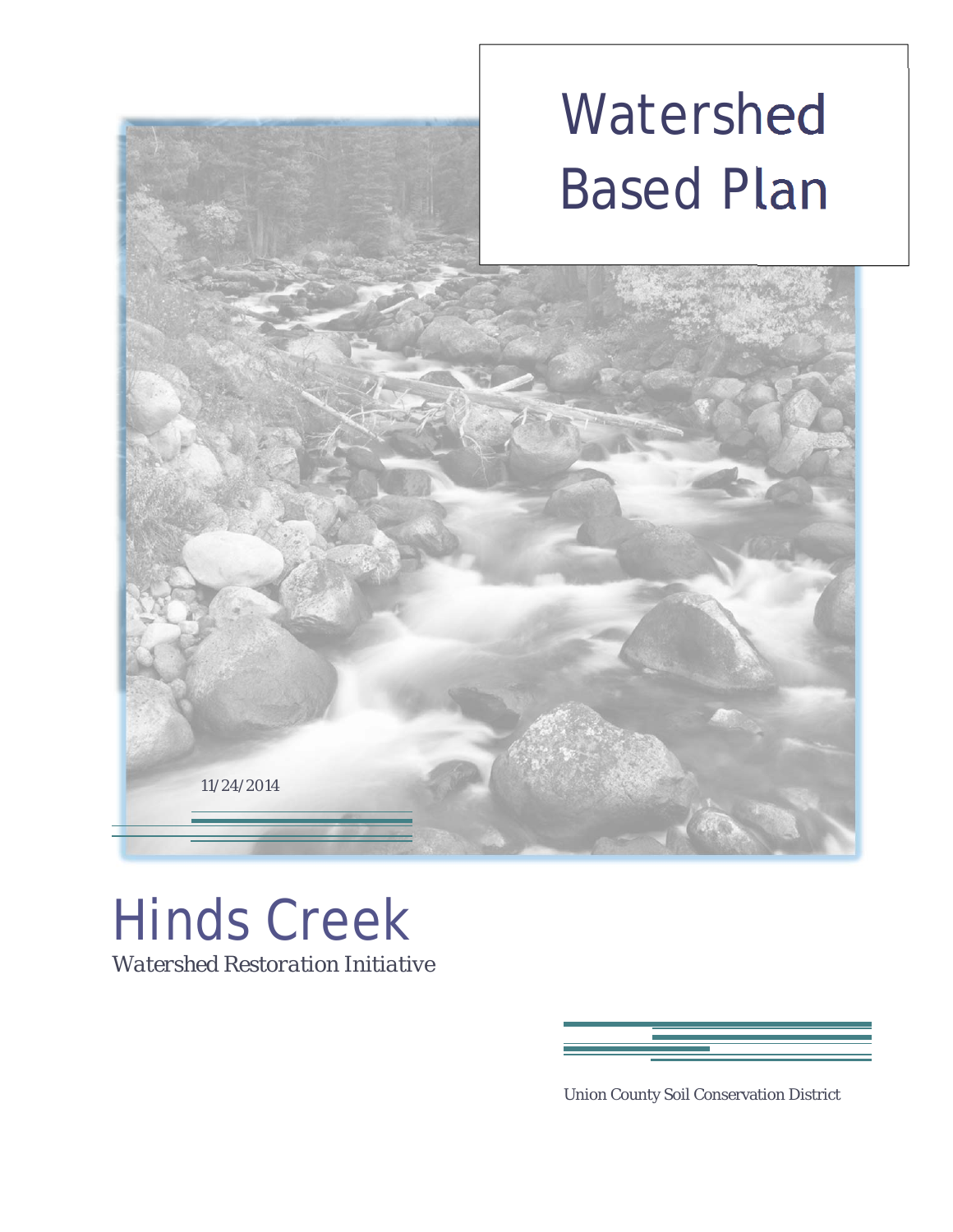#### Hinds Creek

*Watershed Restoration Initiative* 

# Name of Project

Hinds Creek Watershed Restoration Initiative.

## Lead Organization

Anderson County Soil Conservation District.

## Watershed Identification

Hinds Creek Watershed 06010207-020 in the Lower Clinch Watershed 06010207.

## Causes and Sources of Nonpoint Source Pollution in the Watershed

| TN06010207 016-<br>1000 | <b>HINDS</b><br><b>CREEK</b> | Anderson          | 6.7 | Loss of biological<br>integrity<br>due to siltation<br>L Alteration in<br>stream-side | Pasture<br>Grazing | Stream is Category 5.<br>Impaired, but EPA has<br>approved a pathogen<br>TMDL that addresses<br>some of the known |
|-------------------------|------------------------------|-------------------|-----|---------------------------------------------------------------------------------------|--------------------|-------------------------------------------------------------------------------------------------------------------|
| TN06010207 016-<br>3000 | <b>HINDS</b><br><b>CREEK</b> | Anderson<br>Union |     | 8.9 Escherichia coli<br>NA                                                            | Pasture<br>Grazing | Stream is Category 5.<br>Impaired, but EPA has<br>approved a pathogen<br>TMDL that addresses<br>some of the known |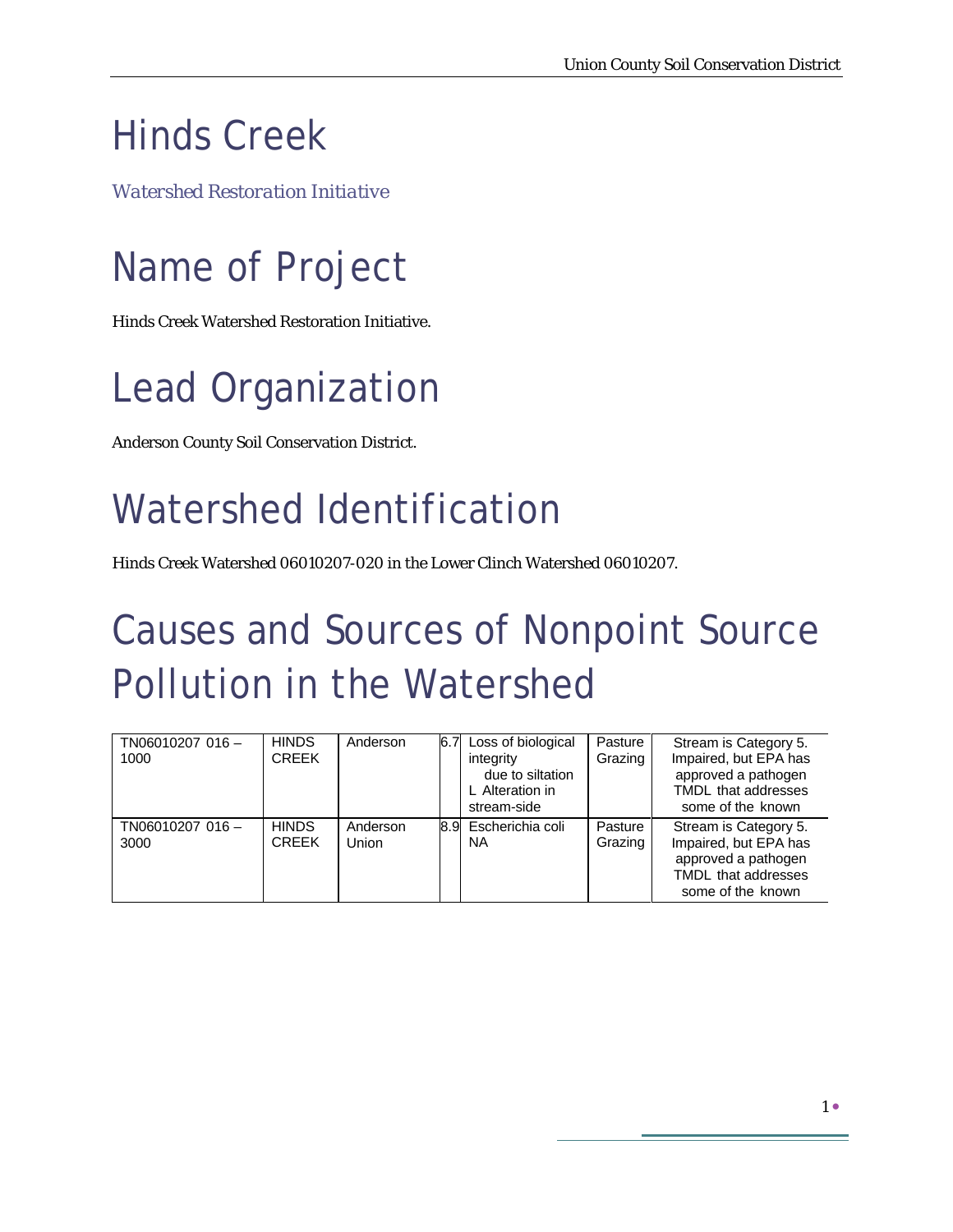#### Estimate of Load Reductions

It is estimated that the load reduction for the Hinds Creek Watershed due to the implementation of the practices in the following BMP/ Educational Activities and Budget table is as follows:

Nitrogen  $(N) = 1$ , 4091 lbs. per year.

Phosphorus  $(P) = 1,847$  lbs. per year.

Sediment= 620 tons per year.

## BMP/ Educational Activities and Budget

| <b>BMP NAME</b>                      | Quantity                | Cost/Unit          | <b>Budget Estimate</b> |
|--------------------------------------|-------------------------|--------------------|------------------------|
| <b>Watering Facility</b>             | $\overline{\mathbf{4}}$ | \$2800/each        | \$11,200.00            |
| <b>Stream Crossing</b>               | 1,429                   | \$7.36/square foot | \$10,517.00            |
| <b>Stream bank</b><br>Stabilization  | 283                     | \$72.32/CuYd       | \$20,466.00            |
| <b>Livestock Pipeline</b>            | 3,829                   | \$2.77 /foot       | \$10,606.00            |
| <b>Access Control Fencing</b>        | 4,125.5                 | \$3.03/foot        | \$12,500.00            |
| <b>Rotational Grazing</b><br>Fencing | 3,758                   | \$2.32/foot        | \$8,719.00             |
| Water Well                           | $\overline{2}$          | \$8,192/each       | \$16,384.00            |
| <b>Pumping Plant</b>                 | $\overline{2}$          | \$3,241/each       | \$6,482.00             |
| <b>Spring Development</b>            | $\mathbf{1}$            | \$1,758 each       | \$1,758.00             |
| <b>Heavy use Area</b><br>Protection  | 2,000                   | \$3.97/square foot | \$7,940.00             |
| <b>Critical area Planting</b>        | $\overline{2}$          | \$1,297/Acre       | \$2,594.00             |
| <b>Pasture Renovation</b>            | 50                      | \$200/acre         | \$10,000.00            |
|                                      |                         | <b>TOTAL</b>       | \$119,166.00           |

| <b>Educational Event</b> | Quantity | Cost/Unit    | <b>Budget estimate</b> |
|--------------------------|----------|--------------|------------------------|
| <b>Farm Tour</b>         |          | \$5,834/each | \$5,834.00             |
|                          |          | <b>TOTAL</b> | \$5,834.00             |

 $2\bullet$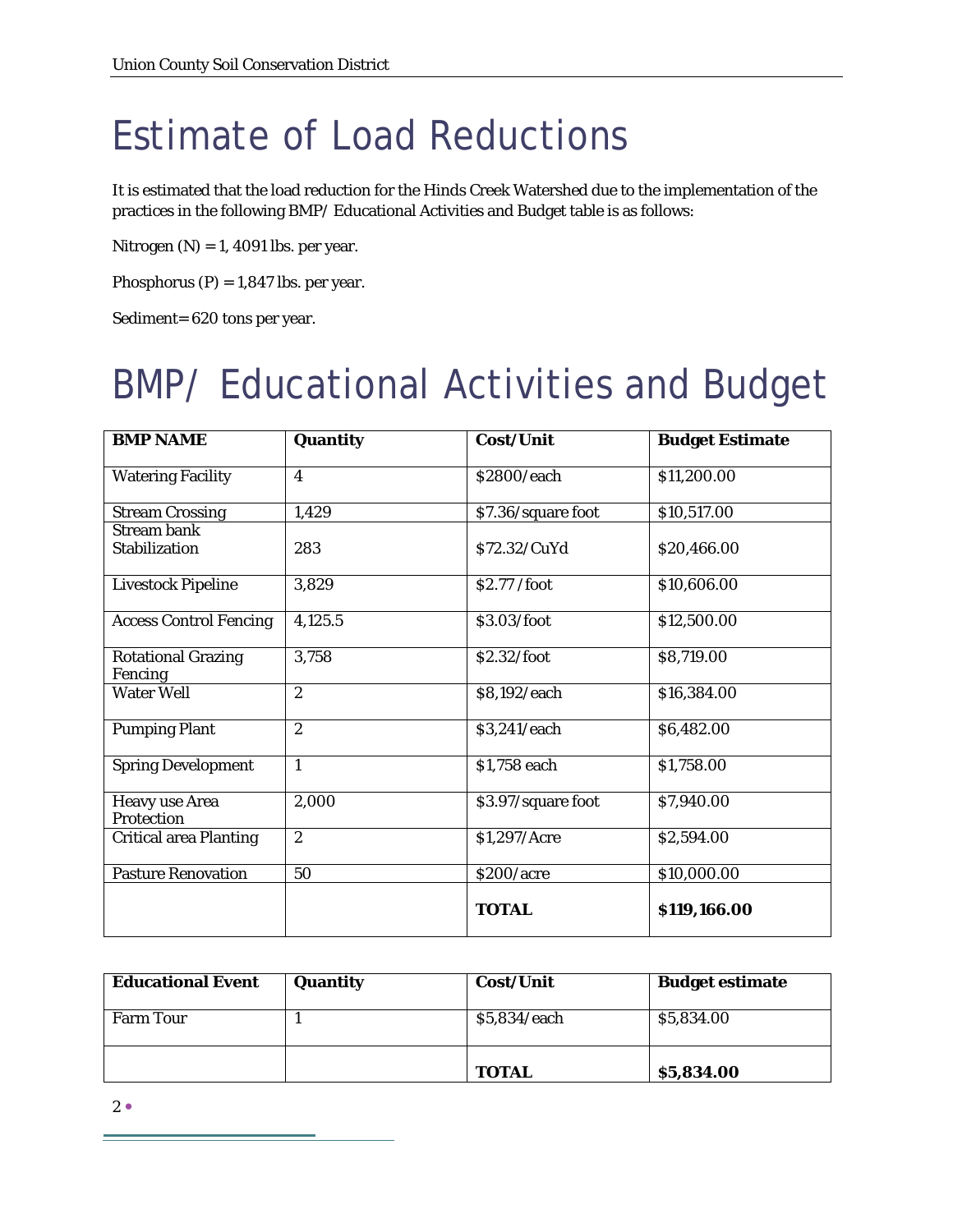**\$125,000.00** 

## Timeline Tasks and Assessment of Progress

| <b>Year of Plan</b>                                              | 2015 |   |   |   | 2016 |   |   | 2017 |   |   |   | 2018 |   |                  |   | 2019 |   |                  |   |                  |
|------------------------------------------------------------------|------|---|---|---|------|---|---|------|---|---|---|------|---|------------------|---|------|---|------------------|---|------------------|
| Quarter                                                          |      | 2 | 3 | 4 |      | 2 | 3 | 4    | 1 | 2 | 3 | 4    | 1 | $\boldsymbol{2}$ | 3 | 4    | 1 | $\boldsymbol{2}$ | 3 | $\boldsymbol{4}$ |
| <b>Activity</b>                                                  |      |   |   |   |      |   |   |      |   |   |   |      |   |                  |   |      |   |                  |   |                  |
| Outreach                                                         |      |   |   | X | X    | X |   |      | X |   |   |      | X |                  |   |      |   |                  |   |                  |
| <b>Farm Tour</b>                                                 |      |   |   |   |      |   |   |      |   |   |   |      |   | X                |   |      |   |                  |   |                  |
| <b>Agricultural</b><br><b>BMPs</b>                               |      |   |   |   |      |   |   |      |   |   |   |      |   |                  |   |      |   |                  |   |                  |
| Implement<br><b>Agricultural BMPs</b>                            |      |   |   |   | X    | X | X | X    | X | X | X | X    | X | X                | X |      |   |                  |   |                  |
| <b>Evaluation</b>                                                |      |   |   |   |      |   |   |      |   |   |   |      |   |                  |   |      |   |                  |   |                  |
| Meet with partners<br>and make changes to<br>the Plan if needed. |      |   |   | X |      | X |   | X    |   | X |   | X    |   | X                |   | X    |   | X                |   |                  |

Outreach will consist a community meeting in quarter 4 of 2015 and of adds in the local paper in quarters 2015-4/2016-1,2,3/2017-1/2018-1. A farm tour will be held in quarter 2 of 2018. BMPs will be installed throughout the contract. Partners will meet to evaluate progress every other quarter from 2015-4 to 2019- 2.

## Criteria to Assess Achievement of Load Reduction Goals

Progress will be measured by the installation of BMPs on agricultural lands that drain into Hinds Creek. Before and after pictures of vegetation, ground cover, runoff and erosion will be reviewed to access reduction of the pollutant load.